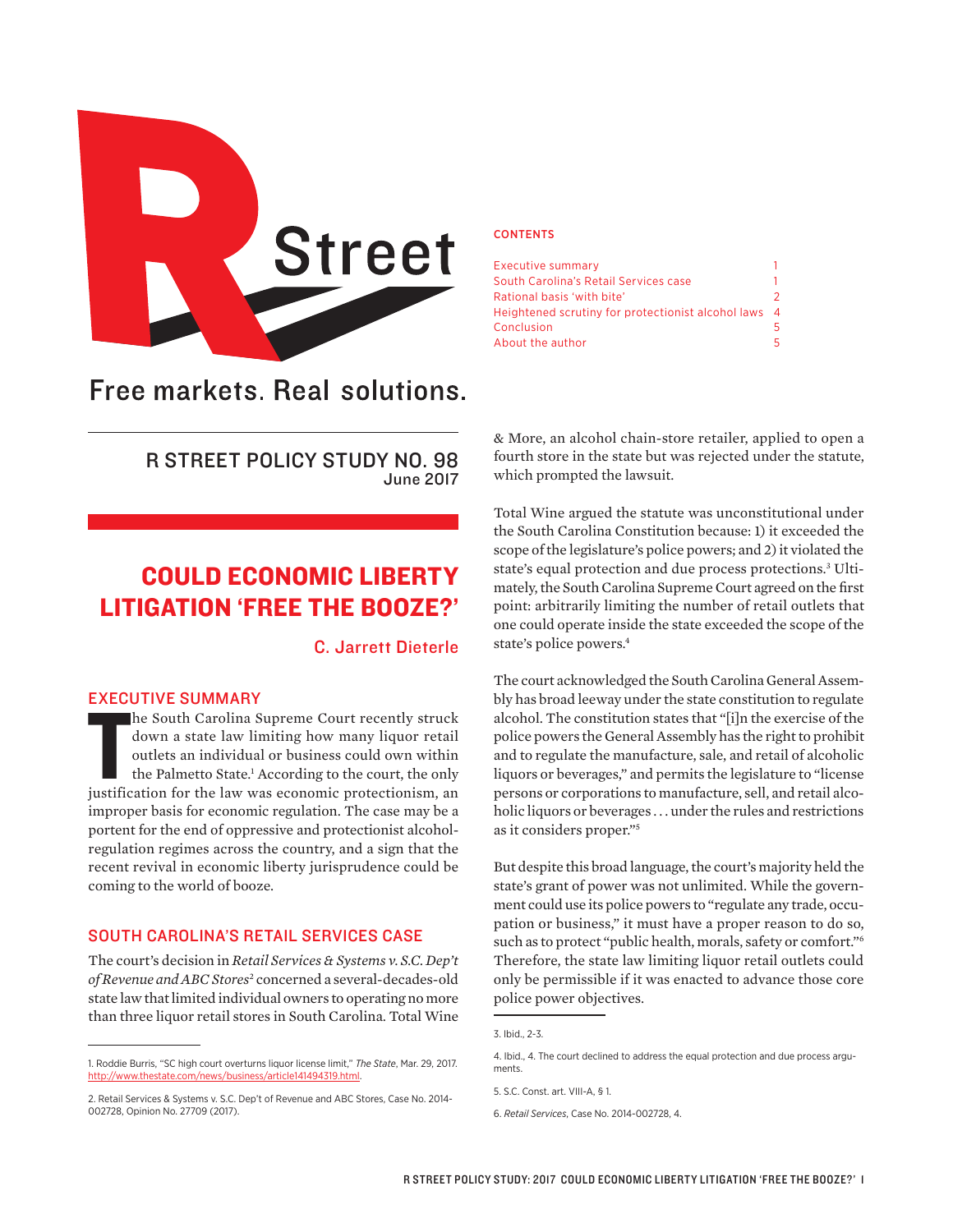It was here that the law faltered. Rather than protecting health, safety, or morals, the court found the law's only justification to be raw economic protectionism. It advantaged smaller, incumbent liquor retail stores over larger chain stores that sought to establish a presence in the state. For this reason, the court held: "Without any other supportable police power justification present, economic protectionism for a certain class of retailers is not a constitutionally sound basis for regulating liquor."7

Further, the majority found that there was no indication in the record that the law was motivated by traditional police power concerns like health, safety, or morals because it did not specifically limit the number of liquor stores in a certain area or forbid their geographical placement (such as next to a church or school). Whereas these more limited restrictions could potentially have been justified on health and safety grounds—for example, by keeping alcohol away from minors in school zones—the state law instead set an arbitrary cap on the number of stores that one owner could operate statewide.8 This, they argued, was a clear indication of economic protectionism.

The dissent conceded that, were economic protectionism the *only* justification, it "might be inclined to join the majority."9 But the dissent argued that South Carolina had identified other rationales for the law, including that it promoted "trade stability and temperance."10 Most importantly, according to the dissent, "virtually every other" state court to consider similar laws in other states had upheld them, citing justifications as varied as maintaining trade stability, promoting temperance, preventing monopolies, and protecting against indiscriminate price cutting and excessive advertising.<sup>11</sup>

Rather than closely scrutinize the justifications the state proffered for the law, the dissent argued that courts should seek out "any reasonable hypothesis" for why the legislature might want to cap liquor store ownership—even including rationales that appeared in cases from other states.<sup>12</sup> The dissent concluded by accusing the majority of sitting as a "superlegislature," seeking to turn a mere policy disagreement into a matter of constitutional law.13

As close observers of constitutional law will recognize, the approaches taken by the majority and dissent highlight a longstanding and contentious debate about the level of judi-

13. Ibid., 14.

cial scrutiny that should apply in constitutional lawsuits that involve economic regulations.

## RATIONAL BASIS 'WITH BITE'

The fight over how to treat economic liberty under the Constitution has been as lengthy as it has been acrimonious. Under current constitutional jurisprudence, certain types of recognized rights—so-called "fundamental rights"—receive more robust judicial protection (known as "strict scrutiny") than other rights. In order for a government to infringe upon these "fundamental" rights, it must have a compelling interest and adopt the least intrusive means to advance that interest.14 This requires an inquiry into both the goals of the infringing law and the means the law adopts to achieve those goals.

In contrast, other rights—like economic liberty rights—are accorded a lesser level of protection known as "rational basis" review, which merely asks whether a law is "rationally related" to a "legitimate" government interest.<sup>15</sup> In practice, rational basis review is even more watered down than it appears on paper. In the words of professor Randy Barnett, infringements on economic liberty are routinely upheld so long as a court can "identify any hypothetical reason for why a legislature might have enacted the restriction."16

However, Barnett and others have argued this multitiered approach to rights protection was not always predominant in constitutional jurisprudence.<sup>17</sup> Traditionally, courts would engage in an in-depth analysis of the objective and justification of challenged laws to determine whether their purpose was a proper one. If the law in question was enacted "genuinely to serve the public welfare," then it would be deemed legitimate, but if the court found the law to be "arbitrary, unreasonable, or discriminatory," the law could be struck down as beyond the proper scope of the government's powers.18

Determining whether a certain state law was proper or "arbitrary, unreasonable, or discriminatory" depended upon how broad one considered a state's "police powers." In his book *Restoring the Lost Constitution*, Barnett retraces the historical meaning of the term "police powers," finding that it generally was taken to mean that states could protect the

<sup>7.</sup> Ibid., 5.

<sup>8.</sup> Ibid., 5-6.

<sup>9.</sup> Ibid., 11.

<sup>10.</sup> Ibid., 11-13.

<sup>11.</sup> Ibid., 14.

<sup>12.</sup> Ibid., 15.

<sup>14.</sup> See, e.g., Washington v. Glucksberg, 521 U.S. 702, 719-22 (1997).

<sup>15.</sup> See, e.g., Williamson v. Lee Optical of Oklahoma Inc., 348 U.S. 483 (1955); Powers v. Harris, 379 F.3d 1208, 1221-22 (10th Cir. 2004).

<sup>16.</sup> Randy E. Barnett, "Judicial Engagement Through the Lens of Lee Optical," 19 *Geo. Mason L. Rev*., 845, 856 (2012).

<sup>17.</sup> Ibid.; See also, Paul J. Larkin, et al., "Economic Liberty and the Constitution: An Introduction," Heritage Foundation, Special Report. No. 157, Oct. 1, 2014. [http://www1.](http://www1.heritage.org/research/reports/2014/10/economic-liberty-and-the-constitution-an-introduction) [heritage.org/research/reports/2014/10/economic-liberty-and-the-constitution-an](http://www1.heritage.org/research/reports/2014/10/economic-liberty-and-the-constitution-an-introduction)[introduction](http://www1.heritage.org/research/reports/2014/10/economic-liberty-and-the-constitution-an-introduction).

<sup>18.</sup> Barnett, 847, 852.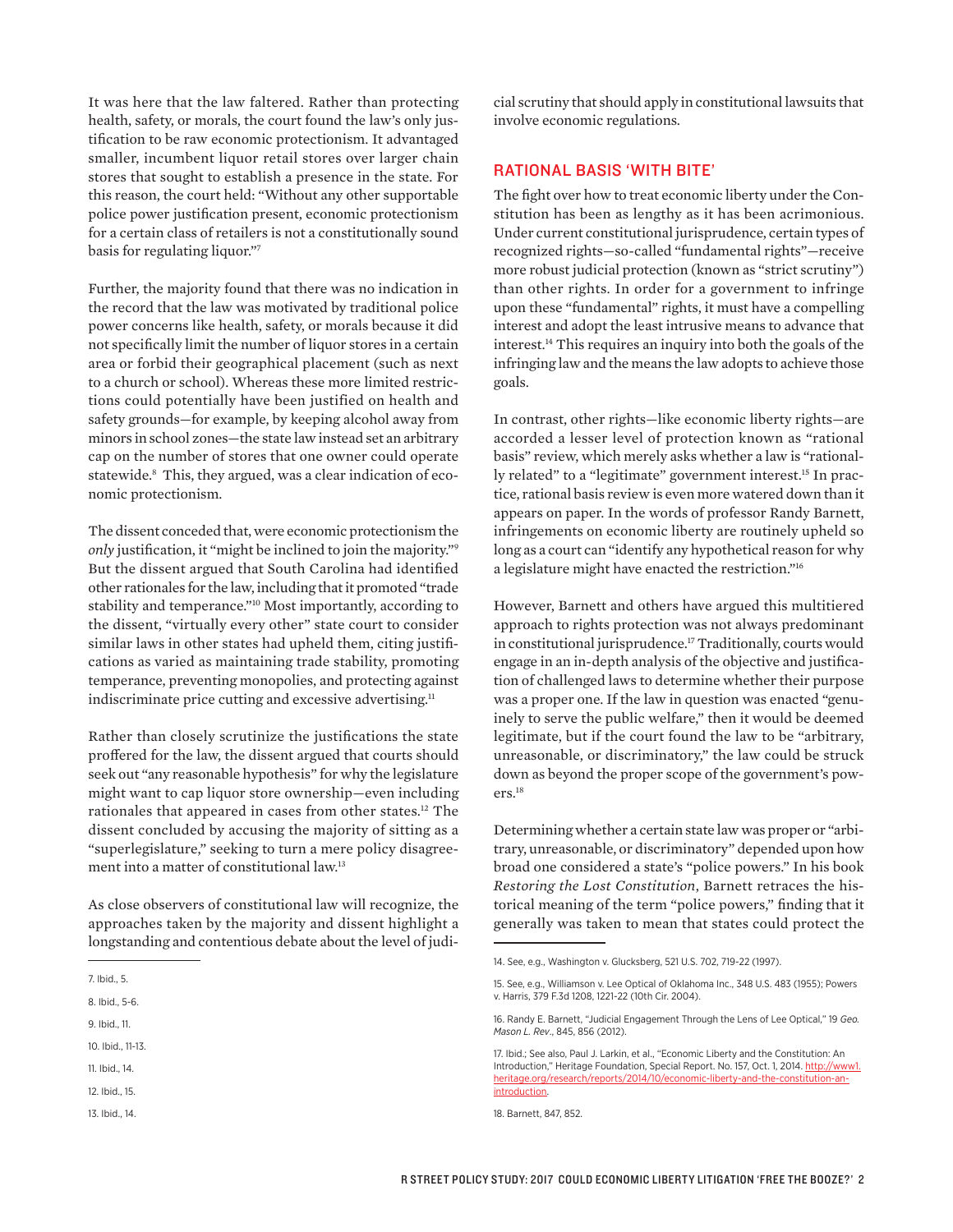general public's health, safety and, in some instances, morals.19 Laws that could not be justified on these grounds were deemed beyond the scope of a state's authority. Before the New Deal, economic regulations were treated no differently than laws abridging other liberties, which meant they could not arbitrarily benefit certain classes of individuals (or economic actors) over others.20 Such favoritism often amounted to nothing more than discriminatory economic protectionism, which was viewed as outside of a state's police powers, since it had no obvious health or safety rationale.

The most famous example of a court striking down economic-based legislation was of course the Supreme Court's decision in *Lochner v. New York*, 21 which ruled unconstitutional a New York law that limited how many hours bakers could work. While the State of New York argued its baking-hour restrictions were justified on health and safety grounds *i.e.*, that limiting the number of hours bakers worked could improve their health—the court found this rationale unconvincing and likely a pretext for what it referred to as "other motives" (such as economic protectionism).<sup>22</sup>

*Lochner* was a highly controversial decision that drew ire from many legal scholars.23 Despite the fact that the Supreme Court ultimately repudiated *Lochner*, legal observers today are still quick to invoke the "Ghost of *Lochner*," accusing some libertarians and conservatives of trying to engender a return to the *"Lochner* Era" of increased judicial scrutiny of economic regulations.<sup>24</sup>

In modern times, courts frequently uphold economic legislation that arbitrarily benefits certain economic actors over others,25 with some courts even going so far as to hold that economic protectionism is a proper purpose of governmental action that sits squarely within a state's police powers.<sup>26</sup> The switch from scrutinizing economic regulations to ensure they were not "arbitrary, unreasonable, or discriminatory," to rubber-stamping such infringements for "any hypothetical

20. Ibid., pp. 334-35.

21. Lochner v. New York, 198 U.S. 45 (1905).

22. Ibid., 64.

reason" occurred during the U.S. Supreme Court's New Deal era.27

Specifically, in the case of *Williamson v. Lee Optical*, the U.S. Supreme Court "withd[rew] from policing economic legislation," reversing what Barnett characterizes as "150 years" of "traditional police powers jurisprudence."28 Barnett has summarized the switch as follows:

[W]here does modern "anything goes" rational basis scrutiny come from? . . . [It comes from] the 1955 Warren Court case of *Williamson v. Lee Optical* in which Justice Douglas replaces the realistic *actual* rational basis scrutiny that was employed by the lower court with a formalist *hypothetical* rational basis that is satisfied so long as a judge can imagine any possible rational basis for a statute.29

Recently, however, there has been renewed legal scholarship critiquing the move away from more rigorous scrutiny of economic regulations,<sup>30</sup> along with several recent judicial opinions that have resuscitated this pre-New Deal variety of economic liberty jurisprudence.

For example, in the D.C. Circuit case of *Hettinga v. United States*, 31 which involved the regulation of milk under federal law, Judges Janice Rogers Brown and David Sentelle issued a concurring opinion that criticized the judiciary's abdication of even modest scrutiny of economic regulations. They summarized the history of economic liberty jurisprudence as follows:

[T]he judiciary's [modern] refusal to consider the wisdom of legislative acts—at least to inquire whether its purpose and the means proposed are "within legislative power"—[would] lead to only one result: "[R]ights guaranteed by the Constitution [would] exist only so long as supposed public interest does not require their extinction." . . . [T]he [Supreme C]ourt ratified minimalist review of economic regulations, holding that a rational basis for economic legislation would be presumed and more searching inquiry would be reserved for intrusions on political rights.32

<sup>19.</sup> Randy E. Barnett, *Restoring the Lost Constitution: The Presumption of Liberty*  (Princeton: Princeton University Press, 2014), pp. 322-37.

<sup>23.</sup> See, e.g., David A. Strauss, "Why Was Lochner Wrong?," 70 *U. Chi. L. Rev*. 373 (2003); Jack M. Balkin, "'Wrong the Day It Was Decided': Lochner and Constitutional Historicism," 85 *B.U. L. Rev*. 677 (2005); and Victoria F. Nourse, "A Tale of Two Lochners: The Untold History of Substantive Due Process and the Idea of Fundamental Rights," 97 *Calif. L. Rev.* 751, 753 (2009).

<sup>24.</sup> See, e.g., Jamin Raskin, "The Ghost of Lochner Sits on the Supreme Court and Haunts the Land," *Huffington Post*, June 2, 2012. [http://www.huffingtonpost.com/](http://www.huffingtonpost.com/jamie-raskin/the-ghost-of-lochner-sits_b_1398073.html) [jamie-raskin/the-ghost-of-lochner-sits\\_b\\_1398073.html](http://www.huffingtonpost.com/jamie-raskin/the-ghost-of-lochner-sits_b_1398073.html)

<sup>25.</sup> See, e.g., Locke v. Shore, 634 F.3d 1185 (11th Cir. 2011).

<sup>26.</sup> See, e.g., Powers v. Harris, 379 F.3d 1208 (10th Cir. 2004).

<sup>27.</sup> Barnett, "Judicial Engagement Through the Lens of Lee Optical," 856-58.

<sup>28.</sup> Ibid., 847-48.

<sup>29.</sup> Randy Barnett, "Strict Scrutiny for Every Law? Remembering the Real Carolene Products," Volokh Conspiracy, Apr. 20, 2012.

<sup>30.</sup> See, e.g., David E. Bernstein, "Rehabilitating Lochner: Defending Individual Rights Against Progressive Reform" (2011); Larkin et. al, "Economic Liberty and the Constitution: An Introduction," Heritage Foundation, Special Report. No. 157, Oct. 1, 2014; and Thomas Colby and Peter J. Smith, "The Return of Lochner," 100 *Cornell L. Rev*. 527  $(2015)$ 

<sup>31.</sup> Hettinga v. United States, 677 F.3d 471 (D.C. Cir. 2012).

<sup>32.</sup> Ibid., 481.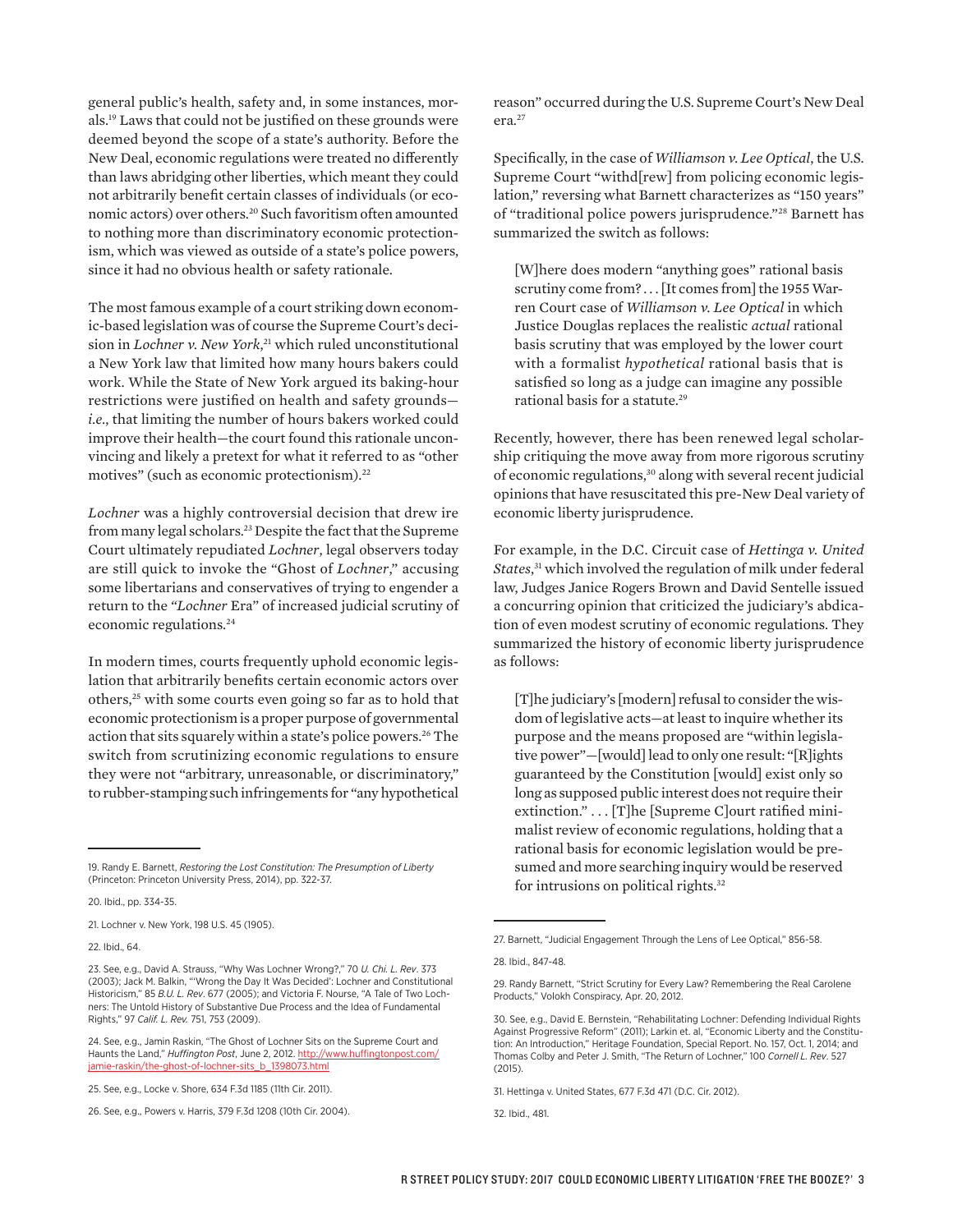This resuscitation has happened in state courts, as well. In *Patel v. Texas Dep't of Licensing and Regulation*, 33 the Supreme Court of Texas, in an opinion authored by Justice Don Willett, struck down a protectionist licensing scheme for eyebrow threaders. After recounting the judicial history that led to the current anything-goes version of the rational basis test for economic liberty concerns, the court adopted what it termed "rational basis with bite," which demands "actual *rationality*, scrutinizing the law's actual *basis*, and applying an actual *test*."34

Like the South Carolina Supreme Court in *Retail Services*, the Texas Supreme Court rejected economic protectionism as a proper end of government:

Government's conception of its own power as limitless is hard-wired. But under the Texas Constitution, government may only pursue constitutionally permissible ends. Naked economic protectionism, strangling hopes and dreams with bureaucratic red tape, is not one of them."35

In other words, the Texas Supreme Court restored at least some constitutional safeguards against arbitrary and discriminatory economic regulations, and held that the state's police powers were not unlimited.

The South Carolina Supreme Court's majority and dissenting opinions reflect the fissure between the currently dominant anything-goes version of rational basis and the growing support to restore a rational basis "with bite" test for economic legislation. The *Retail Services* majority simply extended this recent trend of heightened scrutiny for economic regulations into the realm of alcohol, holding that promoting raw economic protectionism is not a legitimate objective of government.

Rather than a straightforward application of this revived economic liberty jurisprudence, however, the *Retail Services* opinion raises novel legal questions, given the longaccepted role of states in regulating and controlling alcoholic beverages.

## HEIGHTENED SCRUTINY FOR PROTECTIONIST ALCOHOL LAWS

While protectionist alcohol laws might appear to be nothing more than garden variety restrictions on economic liberty, the role of Prohibition and its subsequent repeal add an

35. Ibid., 122.

additional constitutional dimension when it comes to regulating booze.

Today, nearly every state has a three-tiered alcohol distribution system that maintains a strict wall of separation between alcohol producers, distributors and retailers.<sup>36</sup> Even more stringent are the numerous states in which the government still controls alcohol distribution.<sup>37</sup> In addition to these structural restrictions, close observers would have no difficulty finding arbitrary, bizarre, and overtly protectionist alcohol laws in nearly every state in the union.<sup>38</sup> From Virginia's food-beverage ratio law, which arbitrarily mandates how much booze versus food a restaurant can sell,<sup>39</sup> to Indiana's cold beer law, which only allows liquor stores (but not gas stations or grocery stores) to sell refrigerated beer,<sup>40</sup> the examples are legion.

In many ways, state and local alcohol laws are ground zero for cronyist and protectionist legal regimes, which makes this area ripe for a more robust application of economic liberty-based constitutional litigation. However, whether more courts will adopt South Carolina's approach and start rigorously scrutinizing booze laws is an open question, given the broad power states are recognized to possess over alcohol.

While many present-day Americans celebrate Repeal Day and the ratification of the 21st Amendment, which repealed the 18th Amendment and thus ended nation's 13-year experiment with Prohibition, few appreciate the broad authority the 21st Amendment transferred to state governments to control and regulate alcohol within their borders.<sup>41</sup>

In fact, the language of the 18th Amendment is remarkably similar to that of the 21st, except that the 21st Amendment

<sup>33.</sup> Patel v. Texas Dep't of Licensing and Regulation, 469 S.W.3d 69 (Tex. 2015).

<sup>34.</sup> Ibid., 98.

<sup>36.</sup> Kevin Kosar, "Finding a 21st Century System for Booze," *American Spectator*, Nov. 3, 2016. https://spectator.org/finding-a-21st-

<sup>37.</sup> Matthew Brouillette, "For Separation of Booze and State," *National Review*, Sep. 3, 2015. [http://www.nationalreview.com/article/423463/separation-booze-and-state](http://www.nationalreview.com/article/423463/separation-booze-and-state-matthew-brouillette)[matthew-brouillette.](http://www.nationalreview.com/article/423463/separation-booze-and-state-matthew-brouillette)

<sup>38.</sup> C. Jarrett Dieterle, "Think Prohibition Is Over? Nope. It's Still Making Booze Pricy And Hard To Get," *The Federalist*, Oct. 19, 2016. [https://thefederalist.com/2016/10/19/](https://thefederalist.com/2016/10/19/think-prohibition-nope-still-making-booze-pricy-hard-get/)  $t$ -hard-get/

<sup>39.</sup> C. Jarrett Dieterle, "Welcome to Virginia, Where the whiskey is strong and the government's stronger," *American Spectator,* Aug. 15, 2016. [https://spectator.org/](https://spectator.org/welcome-to-virginia-where-the-whiskeys-strong-and-the-governments-stronger/) [welcome-to-virginia-where-the-whiskeys-strong-and-the-governments-stronger/.](https://spectator.org/welcome-to-virginia-where-the-whiskeys-strong-and-the-governments-stronger/)

<sup>40.</sup> Brian Slodysko, "Indiana Senate committee advances bill to close cold beer sales loophole," Chicago Tribune, Mar. 29, 2017. [http://www.chicagotribune.com/news/](http://www.chicagotribune.com/news/nationworld/midwest/indiana/ct-indiana-cold-beer-sales-loophole-20170329-story.html) [nationworld/midwest/indiana/ct-indiana-cold-beer-sales-loophole-20170329-story.](http://www.chicagotribune.com/news/nationworld/midwest/indiana/ct-indiana-cold-beer-sales-loophole-20170329-story.html) [html.](http://www.chicagotribune.com/news/nationworld/midwest/indiana/ct-indiana-cold-beer-sales-loophole-20170329-story.html)

<sup>41.</sup> John Foust, "State Power to Regulate Alcohol Under the Twenty-First Amendment: The Constitutional Implications of the Twenty-First Amendment Enforcement Act," 41 *B.C.L. Rev*. 659, 678 (2000) ("In addition to repealing national prohibition, the Twenty-first Amendment of the Constitution grants the states broad authority to regulate the subject of alcoholic beverages."); Sidney J. Spaeth, "The Twenty-First Amendment and State Control over Intoxicating Liquor: Accommodating the Federal Interest," 79 *Cal. L. Rev.* 161 (1991) ("The hard lesson learned from nationwide prohibition was formalized into the twenty-first amendment, which gives states vast power to regulate the importation, distribution, and transportation of alcoholic beverages within their borders").